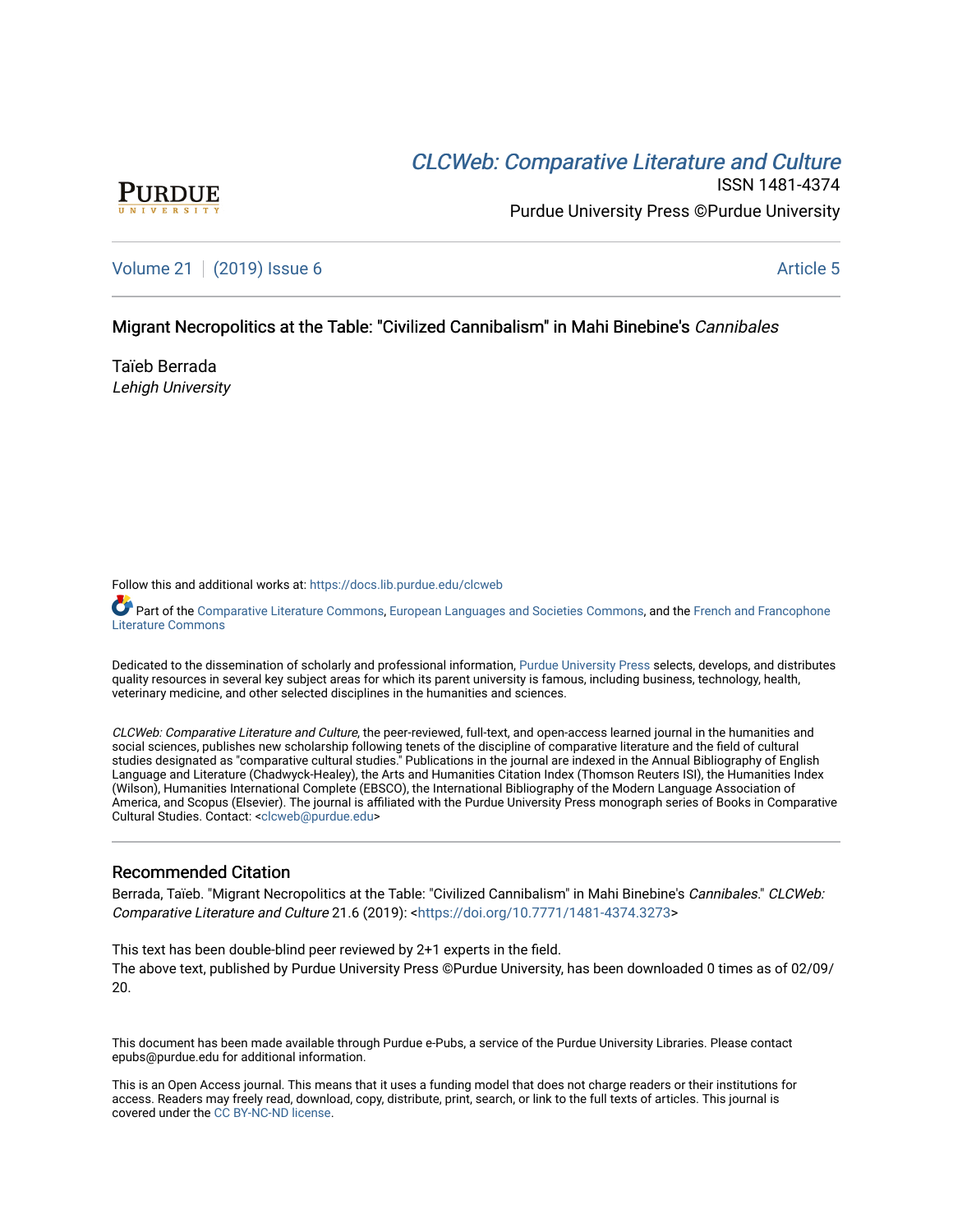**PURDUE** UNIVERSITY PRESS <[http://www.thepress.purdue.edu>](http://www.thepress.purdue.edu/)

# *CLCWeb: Comparative Literature and Culture*

ISSN 1481-4374 [<http://docs.lib.purdue.edu/clcweb>](http://docs.lib.purdue.edu/clcweb) Purdue University Press **©**Purdue University

*CLCWeb: Comparative Literature and Culture*, the peer-reviewed, full-text, and open-access learned journal in the humanities and social sciences, publishes new scholarship following tenets of the discipline of comparative literature and the field of cultural studies designated as "comparative cultural studies." In addition to the publication of articles, the journal publishes review articles of scholarly books and publishes research material in its *Library Series.*  Publications in the journal are indexed in the Annual Bibliography of English Language and Literature (Chadwyck-Healey), the Arts and Humanities Citation Index (Thomson Reuters ISI), the Humanities Index (Wilson), Humanities International Complete (EBSCO), the International Bibliography of the Modern Language Association of America, and Scopus (Elsevier). The journal is affiliated with the Purdue University Press monograph series of Books in Comparative Cultural Studies. Contact: [<clcweb@purdue.edu>](mailto:clcweb@purdue.edu)

## **Volume 21 Issue 6 (September 2019) Article 5 Taïeb Berrada,**

**"Migrant Necropolitics at the Table: 'Civilized Cannibalism' in Mahi Binebine's** *Cannibales***"** <http://docs.lib.purdue.edu/clcweb/vol21/iss6/5>

> Contents of *CLCWeb: Comparative Literature and Culture* **21.6 (2019)** [<http://docs.lib.purdue.edu/clcweb/vol21/iss6/>](http://docs.lib.purdue.edu/clcweb/vol21/iss6/)

**Abstract**: In *Cannibales*, the Maghrebi Francophone author Mahi Binebine revisits the encounter between the so-called "cannibals" and the European colonizer in the context of illegal immigration where bodies become commodities exchangeable for social improvements creating a different form of cannibalism. It is no longer the usual dichotomy between the civilized and the savage that is at work but rather a "civilized" European imperialist who feeds himself on a migrant's flesh. This article argues that this representation works as a "colonial fragment" from the past but contextualized in today's globalization. Binebine's morbid depiction of an ambivalent postcolonial cannibalistic encounter translates as a representation of migrants in terms of cannibalistic necropolitics. The illegal migrant has no choice but to be swallowed by a narcissistic exocannibalism which seeks to incorporate what it feeds on to a total unity suggesting a bleak future not only for illegal migrants but for globalization as possibly devouring itself.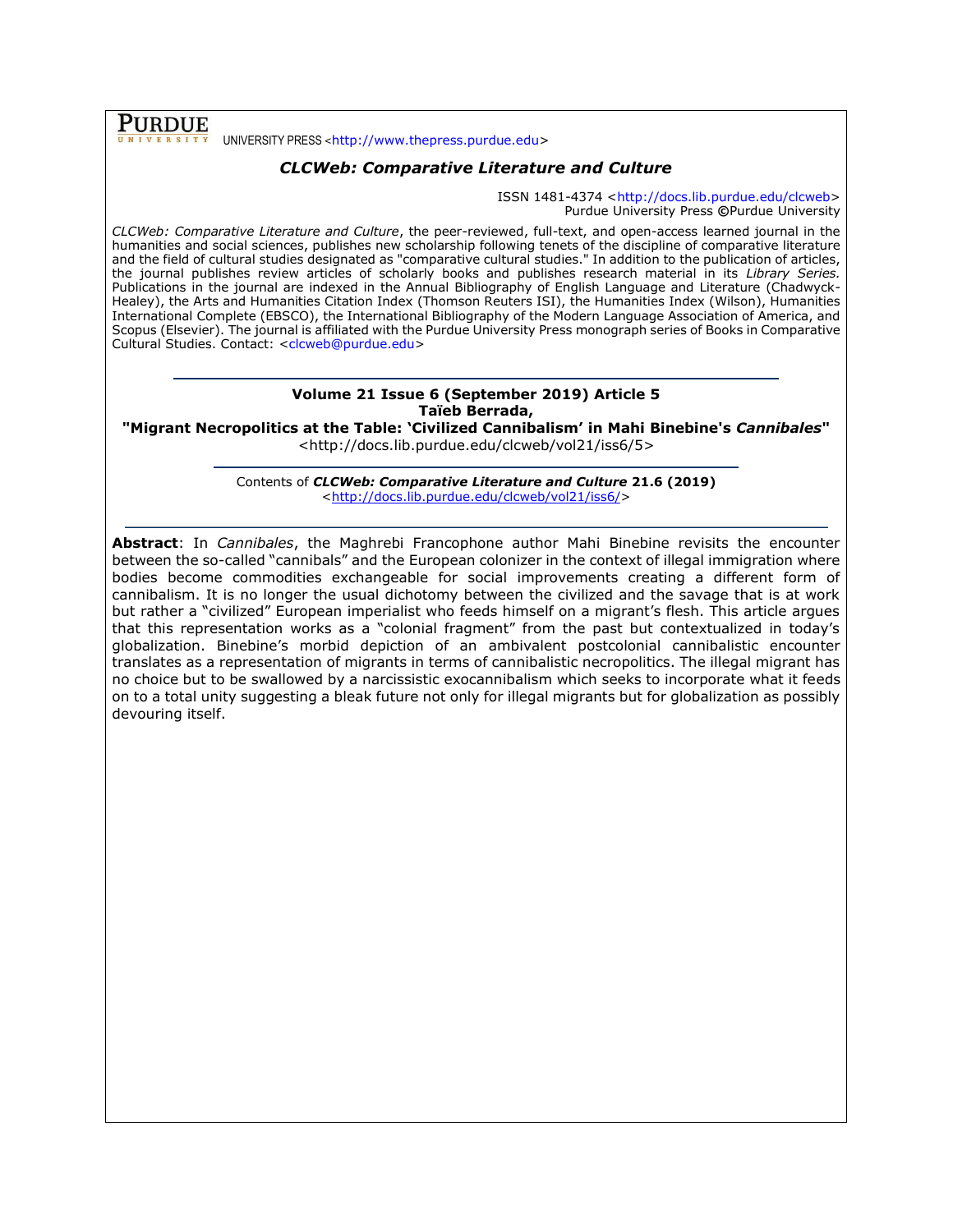#### **Taïeb BERRADA**

#### **Migrant Necropolitics at the Table: "Civilized Cannibalism" in Mahi Binebine's** *Cannibales*

It is surprising how the representation of the migrant crisis in the Mediterranean relies on imagery, more specifically, and as extreme examples, what Jacques Rancière called "intolerable images." $1$  These images represent shocking experiences of horror, pain and suffering and the way they are brought into the viewer's perception from the intolerable *in* the image to the intolerable *of* the image. These images force us to witness the most horrific visions and demand an appreciation of the way in which the intolerable can be turned into a recognition of humanity. As we witness images and reality, we are brought into the realm of the sensible through certain images while others become clichés that do not affect us or affect us only for a short period of time.

After images of a slave market released by CNN in a November 2017 clip showing an auction of Sub-Saharan African slaves in Libya, the world seemed to express its deepest outrage and realize that slavery is alive and well. When images refer to the infamous representations of the atrocities of our past, such as the intolerable image of a slave market that they provoke the most shocking effects on the viewers. However, it becomes difficult to accept such unanimous indignation while the undocumented migrant population has been experiencing harsh European immigration policies for decades resulting in a condemnation of France and Europe by the Citizen Tribunal on Migrants for crimes against humanity.<sup>2</sup> The migrant disaster, one of the worst humanitarian crises of our times, has been consistently mishandled for decades now as France and Europe seem to be preoccupied more with biopolitics, border surveillance and transnational migration control over a large population of displaced bodies living in precarious conditions and vulnerable to all sorts of trafficking. While supporting a universal claim to human rights, including the right to mobility, France and the European Union helped perpetuate in practical terms the migrant genocide by denying the basic human right to move freely for some and not for others.<sup>3</sup> It is a state of exception where bilateral agreements with countries like Morocco, Senegal and more recently Libya supersede international laws, where transnational border management through agencies such as Frontex with the help of new technologies paradoxically have contributed to more insecurity<sup>4</sup> resulting in a dangerous management of bodies as disposable commodities echoing Achille Mbembe's concept of necropolitics as well as Bertrand Ogilvie's notion of "disposable man"<sup>5</sup> and initially of course, Foucault's biopower exemplified by a European imperial sovereignty that decides who gets "to live and whom it lets die."<sup>6</sup> Furthermore, undocumented migrants have long been represented in the media and by politicians as an anonymous mass of intruders of color trying to invade a prosperous and civilized Fortress Europe which seems "defenseless" against "barbarian hordes". Thus, for more than two decades, a significant amount of journalistic, sociological, anthropological and fictional works has been published in France about illegal immigrants but has gained little attention from the French public, amid rampant fears of terrorism and African/Arab/Muslim illegal immigration, resulting in the creation of a ministry of Immigration and National identity in 2007. Charlie Hebdo's terrorist attacks of January 2015 also exacerbated anti-Muslim sentiment in France resulting from a spiritual and religious crisis among those Emmanuel Todd called the "Zombie Catholics" in his book *Who is Charlie?* His argument was that the Euro, a single currency has replaced the one and only God, and the Muslim has become the new scapegoat replacing the Jew in traditionally anti-Semitic regions. While allowing the right to

[http://www.liberation.fr/france/2018/01/07/tribunal-citoyen-sur-les-migrants-la-france-et-l-ue-condamnees-pour](http://www.liberation.fr/france/2018/01/07/tribunal-citoyen-sur-les-migrants-la-france-et-l-ue-condamnees-pour-complicite-de-crimes-contre-l-hu_1620847)[complicite-de-crimes-contre-l-hu\\_1620847](http://www.liberation.fr/france/2018/01/07/tribunal-citoyen-sur-les-migrants-la-france-et-l-ue-condamnees-pour-complicite-de-crimes-contre-l-hu_1620847)

<sup>3</sup> See Etienne Balibar, *La crainte des masses: politique et philosophie avant et après Marx*, Paris, Galilée: 1997. <sup>4</sup> See Didier Bigo, "Globalized (In)Security: The field and the Ban-Opticon. in D Bigo & A Tsoukala (eds), *Terror,* 

*Insecurity and Liberty. Illiberal practices of liberal regimes after 9/11.* Routledge, Abingdon, pp. 10 - 48. <sup>5</sup> See Bertrand Ogilvie, *L'Homme jetable. Essai sur l'exterminisme et la violence extrême*, Paris, Éditions Amsterdam, 2012.

<sup>1</sup> See Rancière, Jacques. *The Emancipated Spectator* (trans. by Gregory Elliott), London: Verso, 2009.  $2$  On January  $7<sup>th</sup>$ , after more than 40 French and European associations among them Emmaüs International, Attac, CIMADE and Migreurop referred the case on exiles' rights to the PPT (People's Permanent Tribunal) the tribunal issued a unanimous condemnation of European policies as they relate to undocumented migration. In his opening statement, the TPP's Secretary General, Gianni Tognoni emphasized the necropolitical aspect of undocumented migration by saying that "the impunity is assured. When there are too many deaths, too many displaced people, it is as if there were nobody responsible: the TPP attempts to find who is." Furthermore, Brid Brennan of the Transnational Institute, in his introduction, qualified European migration policies in terms of "necropolitics that have generated the biggest human cemetery in the Aegean and Mediterranean Sea".

<sup>6</sup> See Foucault, Michel*."Society must be defended": lectures at the Collège de France, 1975–76.* New York: Picador, 2003.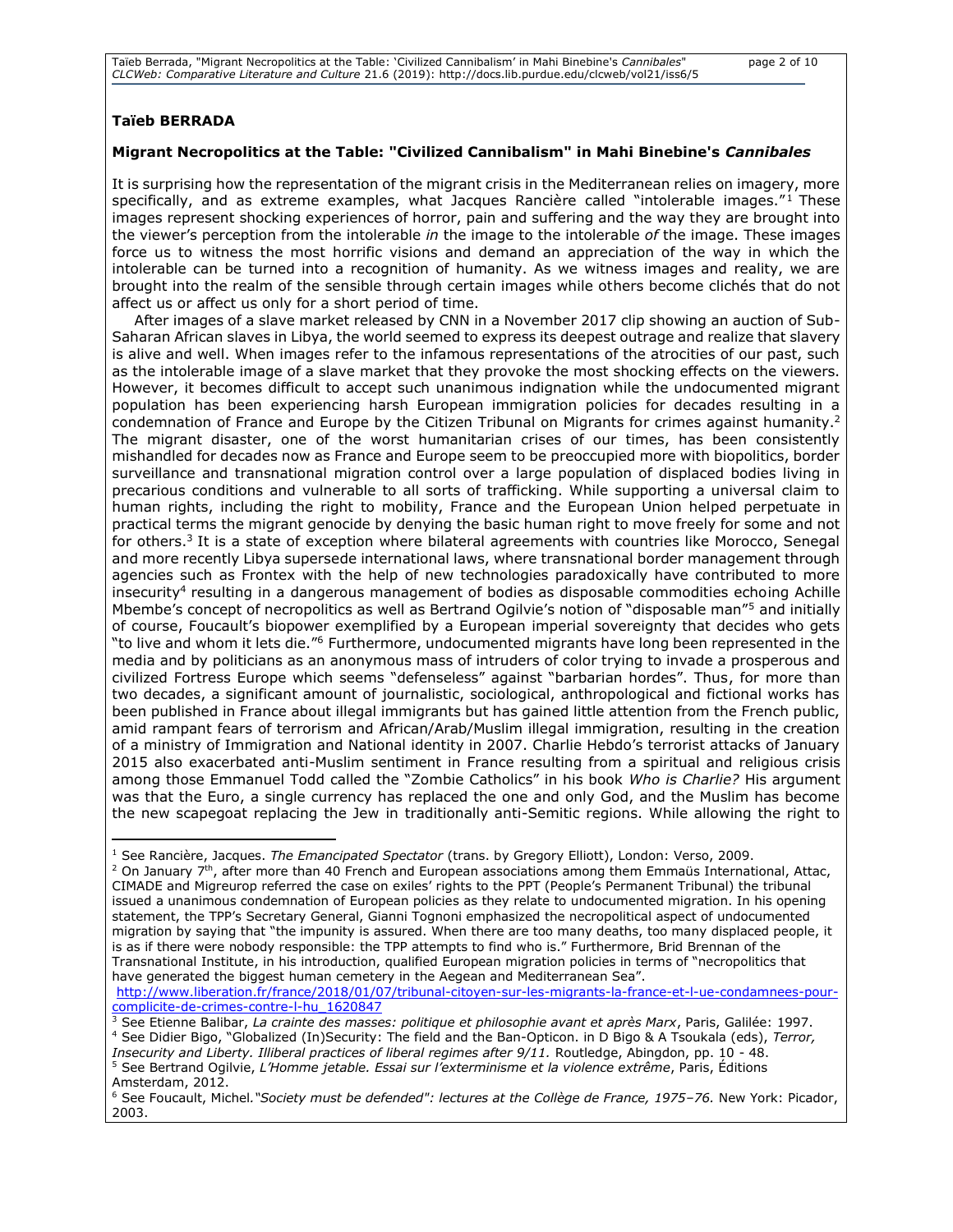blasphemy, Todd also supports the right to criticize and refute blasphemy without being accused of supporting terrorism<sup>7</sup>.

In literature, stories about undocumented migrants or *harraga*<sup>8</sup> have appeared since the nineties, forming a significant body of work that can be qualified as constituting a literary genre. These are novels by both renowned Francophone writers from the Maghreb such as the Moroccan Tahar Ben Jelloun (author of *Partir*), the Algerian Boualem Sansal (author of *Harragas*) and by lesser-known authors of the new generation such as the Moroccan novelist Youssef Amine Elalamy and the writer and painter Mahi Binebine. Binebine's novel *Cannibales*, published in 1999, is one of the first fictional Francophone works to deal specifically with the story of *harraga* trying to cross the strait of Gibraltar on a small boat to reach Europe. The novelty of Binebine's novel resides in the improbable and intriguing connection that he makes between the notion of cannibalism and illegal migration.

In *Cannibales*, the Francophone author revisits this scene of the encounter between the so-called "cannibals" and the European colonizer in the context of illegal immigration in an economically globalized world where bodies become commodities exchangeable for materialistic and social improvements creating a different form of cannibalism. It is no longer the usual dichotomy between the civilized and the savage that is at work but rather a "civilized" European imperialist and capitalist who feeds himself on a migrant's flesh. In a dream, this cannibal trades, out of lust and greed, in the only exchangeable commodity that the "savage" illegal immigrant has left: his body. This "free market" exchange illustrates a world where anything can be traded as a commodity even human body parts. As in any trading experience, the eater, acting as a marketer, has only to convince the soon-to-be-eaten "savage" that it is for his own good, offering him material well-being in exchange for parts of his body until only his head (his no-longer needed body part) is left to be disposed of, flung out in a garbage truck. To understand what Binebine makes of this particular scene, it is crucial to go back to the notion of cannibalism itself, its historical meaning and representation.

A substantial body of research on literary and cultural cannibalism has shown that the term "cannibal" comes from a displacement of meaning that the word *cariba* or *caniba* used by the Arawak people whom Christopher Columbus encountered during his first landing in the Caribbean islands has undergone. Seemingly, the Arawak used to designate a neighboring tribe by either of those words. According to what was understood at that time by the westerners and from the translation (or certainly lack thereof) of what the Arawak said, these neighbors seemed to eat the human flesh of their enemies. The term is still used today to define the "man-eating savage" and serves as a dichotomy between colonizers and colonized originating from encounters between Europeans and the so-called primitive people. I argue that the scene of this encounter functions as what I call a "colonial fragment", a representation that originates in the colonial enterprise and is still at work in today's western collective consciousness as an "intolerable image" whether to define otherness or to justify the new version of a contemporary imperialism where anything is for sale. As many scholars have noted, the fragment refers to the violence of disintegration, dispersion and loss. The fragment functions as a metonymy, from the part to the whole foregrounding an eminently critical, expostulatory and dissident nature. The contradiction between the fragment and its originating whole showcases the particular ideological weight that it carries.<sup>9</sup> Cannibals are no exception as the word itself carries beyond the simple meaning of a man-eating-human-flesh a heavy ideological past.

According to Peter Hulme, author of *Colonial Encounters: Europe and the Native Caribbean 1492- 1797*, the word "cannibal" differs from its older synonym "anthropophagus" by virtue of the fact that it recalls above all an image, one of a ferocious consumption of human flesh: "what is at issue is not just an idea of eating the human flesh but rather a particular manner of eating human flesh – ferociously that is denoted in the European languages by the specific term "Cannibalism." This is the meaning the word has always had." Resulting from this encounter between Europeans and indigenous tribes, the "cannibal" had become at the time used to justify colonial expansion and the extermination of numerous "savage" peoples. Hulme even argues that:

<sup>7</sup> See Todd, Emmanuel. *Who is Charlie? Xenophobia and the Middle Class,* Polity: Cambridge, 2015.

<sup>8</sup> The word *harraga* is a pluralized form of *harrag*, which comes from the Maghrebi dialects and means an illegal migrant who burns their documents in order not to be deported if caught. The word has acquired extended figurative meanings in Francophone Maghrebi Literatures. For example, in Boualam Sansal's *Harraga*, the term encompasses a state of being: "burning" in one's own country, living in unbearable conditions of leaving with no future in sight.

<sup>9</sup> See, for example, Pierre Garrigues, *Poétiques du fragment*, Paris: Klincksieck, 1995 and Françoise Susini-Anastopoulos, *L'écriture fragmentaire : Définitions et Enjeux*, Paris: PUF, 1997.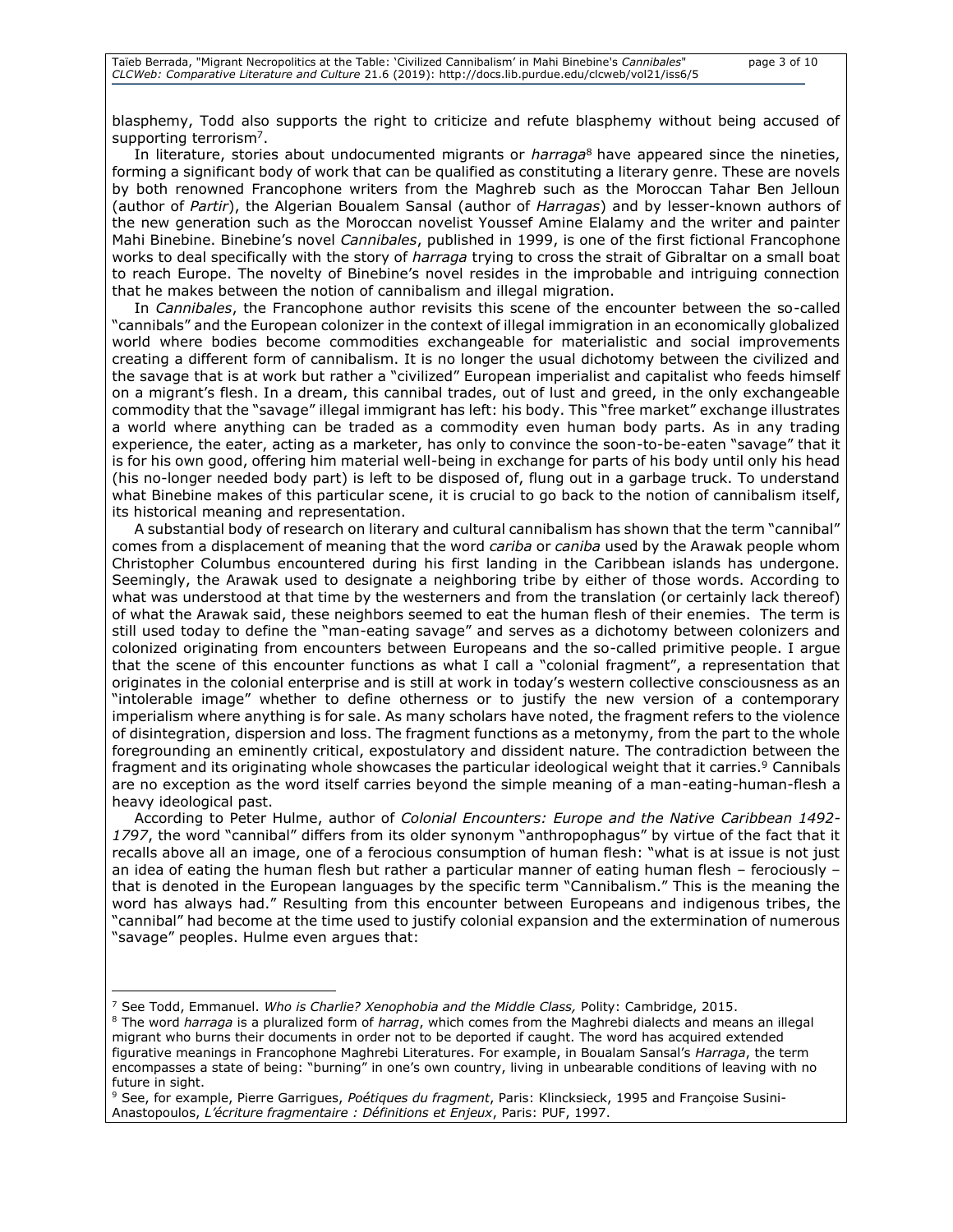Cannibalism is a term that has no application outside the discourse of European colonialism: it is never available as a 'neutral' word" and that "the image of ferocious consumption of human flesh is frequently used to mark the boundary between our community and its others, a term that has gained its entire meaning from within the discourse of European colonialism (Hulme 86).

This imperialist aspect is also echoed in Maggie Kilgour's seminal work *From Communion to Cannibalism: An Anatomy of Metaphors of Incorporation*: "the definition of the other as cannibal justifies its oppression, extermination, and cultural cannibalism (otherwise known as imperialism) by the rule 'eat or be eaten'" (148). Kilgour argues that cannibalism is a process of incorporation:

In order to maintain a situation of centripetal control, what is outside must be subsumed and drawn into the center until there is no category of alien outsideness left to threaten the inner stability. This process often appears in the form of an attempt to invert actual relations by projecting a desire for assimilation from a center to periphery, a tactic that has been shown to be at work in psychic defenses, misogyny, racism, and imperialism. (Kilgour 5)

If imperialism in the colonial era worked by way of incorporating, colonizing and hence cannibalizing alien bodies and minds into the desire for a total unity, oneness and complete power, one has to wonder how it functions in today's postcolonial era, particularly when this "colonial fragment" can be found in the context of postcolonial francophone literature dealing with encounters between ex-colonizers and ex-colonized. To what extent is the notion of cannibalism at work differently today than in the colonial past in the collective consciousness of a postcolonial globalized free market world? How does cannibalism operate as a metaphor of incorporation in the context of Maghrebi francophone postcolonial literature about clandestine migration from Africa to Europe, when faced with a centuries-old encounter with the "civilized" European?

*Cannibales* (translated in English as *Welcome to Paradise*) tells the story of several would-be undocumented migrants trying to cross the strait of Gibraltar from –––Tangiers in the nineties. They all share a longing to escape and dream of reaching Europe, only a few kilometers away. All *harraga* are fed with stories and dreams about Europe to escape their harsh conditions of living. Aziz, the young narrator of the novel says it explicitly on the very first page: "We'd believe anything as long as it meant we could get away - as far away as possible, and for good" (15). They are ready for anything as long as it guarantees that they leave Morocco, torn as they are between two choices "to be rid, once and for all, of the grinding worry, the hardship, the blood-sucking local authorities, to make a clean break, like waving a magic wand, bringing a curtain down on our misery," (36) or "to die little by little from hard wear and grief" (36). The story takes place mostly in Tangiers, on a beach nearby where several *harraga* are waiting with their smuggler to cross the sea. The reader will soon learn their stories of misery, humiliation, violence and grief.

Although the title of the book in French, *Cannibales*, suggests that illegal migrants "hungry" for dreams of Europe are cannibals or barbarians ferociously attempting to reach the European coast, there is no literal mention of cannibalism anywhere in the novel with the exception of the title and one recurrent dream. This dream - or as the novel characterizes it, this nightmare - is haunting the nights of Momo, one of the characters in the novel. The nightmare has been "eating" away at him for a long time. Momo has become a smuggler of potential candidates for illegal migration in Tangiers after having himself crossed the sea and been three times caught and deported from France. Momo's job is to make potential candidates for clandestine migration believe in his made-up stories about Europe as a potential paradise. "Feeding" them with idealized dreams of a promised land allows Momo to financially exploit them. The novel presents a dehumanized world where anything is for sale and anything goes. As long as he gets paid, the smuggler does not care if the migrants make it to Europe or not. And everyone seems to be dreaming of Europe although in Momo's case it is a very bad and recurrent dream. The nightmare that obsesses him begins to tell his own story, that of an undocumented dishwasher in a Parisian restaurant called Chez Albert whose manager, Monsieur José hired him illegally. Monsieur José is a rich, worldly educated and very curious man who has made it in life and who particularly enjoys gourmet food. He has travelled widely and done it all except one thing: taste human flesh. This character who appears only in Momo's dream during one chapter seems to illustrate the image of someone obsessed with cannibalism as much as "the colonial era traveler" who, as Geoffrey Sanborn argues in his book *The Sign of the Cannibal*, "unconsciously projected their "'cannibalistic'" desires onto the people they encountered, thereby concealing and justifying their own avarice" (17). Nevertheless, in this precise case, things seem to be somewhat different. Similarly to the famous character Hannibal Lector, Monsieur José is a cannibal "with manners." Nowadays, there is also no need to travel. He only needs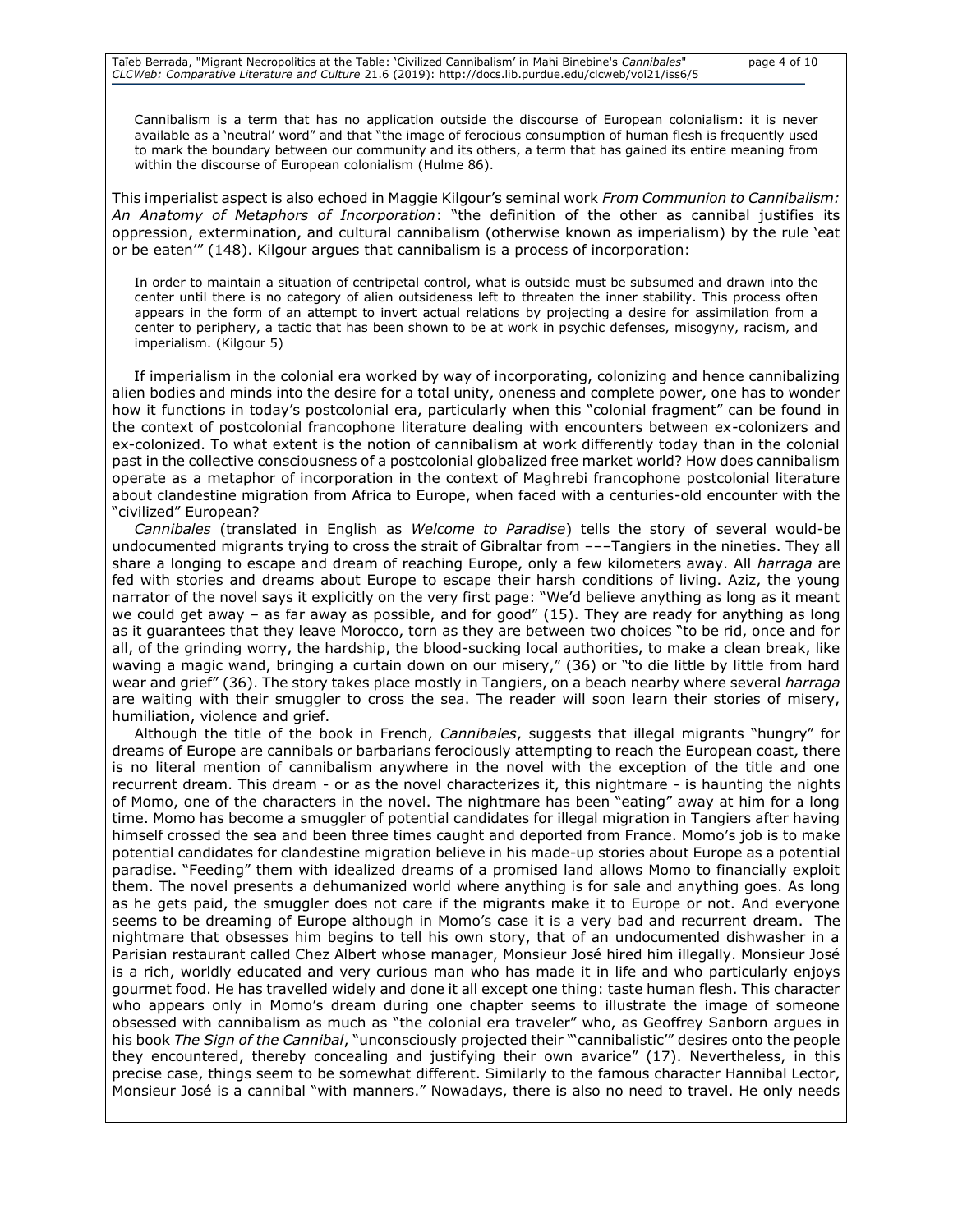for the harrag to come to him and work for him and then convince him that he can eat him for his own good.

Starting with the post-war era and until 1973 when immigration recruitment of new workers halted with the first oil shock, North African labor was brought massively to French soil to work at rebuilding the country. Despite drastic measures to prevent any migration, North Africans began to leave legally and illegally the ex-colonies for Europe in search of a better future in the now-postcolonial metropole. They seek to "incorporate" Europe and as Maggie Kilgour mentions, using one of her metaphors of incorporation: "the need for food exposes the vulnerability of individual identity enacted at a wider social level in the need for exchanges, communion, and commerce with others, through which the individual is absorbed into a larger corporate body" (6). Given the increasingly restrictive policies adopted by most of the European Union on illegal immigration and the fear of terrorism and migrants in general, it has become extremely difficult for those seeking a better life in Europe to incorporate themselves within it or to be absorbed by it. For over two decades, *harraga* such as Momo have been subjected to a range of hardships from cruel travelling conditions generated by local smugglers to inhuman exploitation in a network of border camps (even when they manage to reach a European country), to mistreatment by European employers eager to exploit cheap labor. This is what has happened to Momo, "the European Deportee," three times expelled from Europe back to Morocco. He came back with a nightmare that he cannot forget in which Monsieur José, his previous employer, is portrayed as a cannibal of a different kind, a self-made, civilized man:

A gourmet (and greedy with it), this big fat fellow had quite a likable, chubby-cheeked face with a moustache tapering into a carefully groomed little goatee beard that framed a pair of thick, wet lips. When he ate, he wolfed down his food, his gaping mouth revealing a chasm of crimson flesh. His enormous appetite gave everyone the creeps. Monsieur José liked to have his meal in the kitchen with the rest of the staff. It was his way of reminding everyone that although he'd risen to the position of manager by the sweat of his brow, that didn't make it abundantly clear that anyone willing to put their back into it could end up like him. (Binebine 96)

The depiction of Monsieur José is an ambivalent one: he is likable but greedy, carefully groomed but "his enormous appetite gave the creeps to everyone". He is also selling the ideal of entrepreneurship and capitalism because he was able to make it. Even though, Momo knows that making it in life is hard, contrary to Monsieur José, his situation does not allow him to be part of this capitalist dream or ideal:

Momo understood that. He himself had gone from bogus tourist guide in Marrakesh, dodging shady policemen who'd fined him wherever they could, to illegal dishwasher in the heart of the French capital, hunted by the courageous riot police, proud protectors of the nation. He'd certainly come a long way! From there to become owner of a restaurant, well, that might be pushing it a bit. No, he had no such ambition. At the very most if, by some miracle, he managed to obtain a residence permit – with savings he couldn't possibly make – he'd like to be a street vendor… (Binebine 96)

The myth of the self-made man appears to be far out of reach for a subaltern such as Momo, opening the way to a criticism of the attainability of this goal as well as the fraudulent claim that anyone can make it with hard work and good will in a "savage" capitalist world. Some like Momo will remain marginal or will simply be "cannibalized" for whatever capital they have left even if this capital means their own bodies. This is what Momo will be doing in his nightmare, giving away his body parts for social and material well-being which would allow him to live the life he dreamt of. But for Momo, the nightmare reflects an anxiety. As Kristen Guest suggests: "Cannibalism is an anxiety generated by the expansion of the domestic economy to the worldly economy and represents the fear of being consumed" (7). Momo's recurrent nightmare is obsessing him, always coming back to "the same scene, same location, same images, same helplessness, same characters, same bloodlust, give or take a mouthful" (97). If Freud has showed that dreams are mostly interpreted as the fulfillment of a wish, we know from Gilles Deleuze that to wish and desire is much more than that: "desire is a machine, a synthesis of machines, a machinic arrangement – desiring-machines. The order of desire is the order of production; all production is at once desiring-production and social production" (296). It is a pleasurable force of appropriation of what is outside oneself, incorporating into oneself what is other than oneself which characterizes the essential process of all life. In his dream or nightmare, Momo's desire translates not only a lack as Freud would suggest it but also a desire to incorporate the social well-being of Monsieur José by dreaming that he is being eaten by him. Furthermore, Momo's character is a smuggler, which is also a business that he runs and that suggests his own contribution to the unscrupulous capital-driven world market flooded with migrants ready to be "consumed."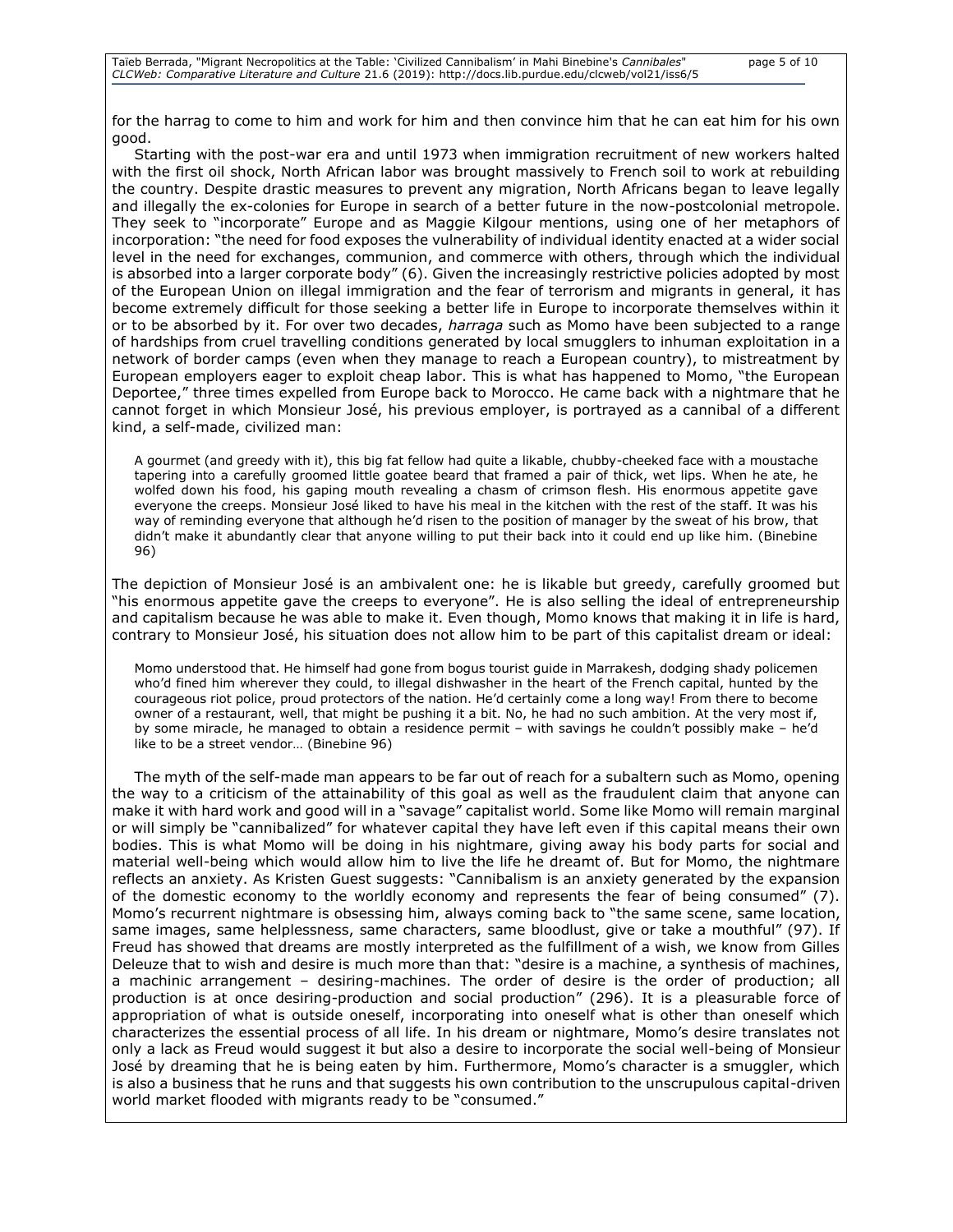In the nightmare, Momo and Monsieur José are driving in a red convertible and arrive at an empty café where they sit on the terrace. As is the case for Momo who in his conscious reality tries to feed the potential *harraga* with his made-up stories about Europe, Monsieur José does the same with him. He wants to convince his "client" in a civilized way. He "talks and talks" while Momo "can't hear him, all he can see is his outsized, open mouth where, instead of teeth, there is an infinite number of forks" (97). This detail of teeth replaced by forks implies that the cannibal is using western civilized utensils and fine speech, which echoes the European hypocritical discourse on migration: nice words about human rights and freedom alongside repressive policies. Monsieur José tries to convince his potential buyer by feeding him with captivating words just like any politician or technocrat would do when trying to close a deal: "The glittering, grinding stainless steel trashes out a cascade of muddled words whose vague echo Momo begins to catch, just about; the voice is metallic yet soft, harsh and bewitching, irresistible" (97). While Momo begins to fall into his trap, "Momo lets himself be swept along, opens his heart, swallows the words, absorbs their sense, and, inevitably, agrees with him." (97) The cannibalistic nature of Monsieur José can finally be clearly revealed:

He's had the chance to try everything up until now, in his life, everything but human flesh. And the thing is, he craves it, this flesh, he craves it deeply, avidly, desperately, he's been dreaming about it for years. If Momo would give up even just one of his toes – with so many, what does it matter? – Mr José would be eternally grateful to him. He is prepared to make any sacrifice to appease this raging desire that's tormented him for so long. One yes, just one little whispered yes, and Momo would find himself the beneficiary of endless favors and incalculable privileges: he could work in the dining room, for instance […] or he could have a new place to live. Mr. José owns a fine two-room apartment on the third floor that could be his. Or perhaps a substantial raise in salary, or even – but in that case he'd have to part with at least a thigh – a residence permit. […] Nothing's impossible when you show you are willing, when you are generous. Anyway, a finger, what's that? (Binebine 97-98)

If clandestine migrants could be portrayed in a postcolonial era as "barbarians" and therefore "cannibals" trying to infiltrate Europe, Monsieur José fits the perfect example of today's imperialist civilized man who considers, as Guest suggests in her analysis of cultural cannibalism, that "human beings are envisioned as objects of consumption" (111) and that "the real 'other' may in fact be the capitalist down the street" (111). Like the cannibal character in the television series *Hannibal*, Monsieur José is a refined man but also the most terrifying figure, which belongs to what Julia M. Wright rightly calls the inversion of "the dominant imperial paradigm" (94) where European colonizers/civilizers become the barbarians by way of exploitation and excess of consumption. This terrorizing figure of the worst kind, which leads Momo into his anxiety by way of nightmares, is also due to the fact that, as Sanborn puts it, "lustful cannibalism is that it is 'too monstrous' to be believed." (36)

After multiple negotiations, Momo agrees to give his toe and "to his great surprise, Momo found he could easily survive the loss of a toe from each foot. It barely affected his sense of balance, as he'd originally feared. In return, he was assigned the position he so coveted" (98-99). This, however, was only the beginning. As time goes by and Monsieur José becomes more and more eager to eat different parts of Momo's body, Momo consents to give away, in his nightmare, other parts in exchange for an apartment and a managerial position in the restaurant: "Having acquired a taste for Momo's flesh, Monsieur José would ask for more each day and grown used to luxury, Momo would comply" (101). What is striking in his dream is that Momo is unconsciously revealing that being eaten gives him pleasure:

Curiously, the fact of being eaten wasn't as horrible as he might have imagined. It even gave him an erotic thrill he didn't dare to admit to himself; it was almost orgasmic. So he'd traded one arm for a major pay rise, the other for the promise of a residency permit, then both legs when it arrived. In this way he'd gradually used almost the whole of his body; all he had left was his head with its frizzy hair, his dark eyes and his mouth, which, despite everything, went on smiling. (Binebine 101)

The dream creates anxiety for Momo when he is awake because of its ambivalence: he gives away his body parts but seems to enjoy it. I argue that this almost orgasmic thrill can be interpreted as Momo's desire to incorporate Monsieur José's body, to be him and to "incorporate" him. Monsieur José's conditions of living, his position in French society are the dream Momo is so eager to live that giving his body seems to be justified. But once Monsieur José used what he wanted, things went differently. Eventually, Mr José came to him and leaning over Momo's head, murmured in his ear "I don't like heads", "yours disgusts me", "you're no use here anymore", to which Momo replied "Eat me, Mr. José. For the love of God, eat me. I'm so tired" (103). Then, "seizing Momo's head after yelling at someone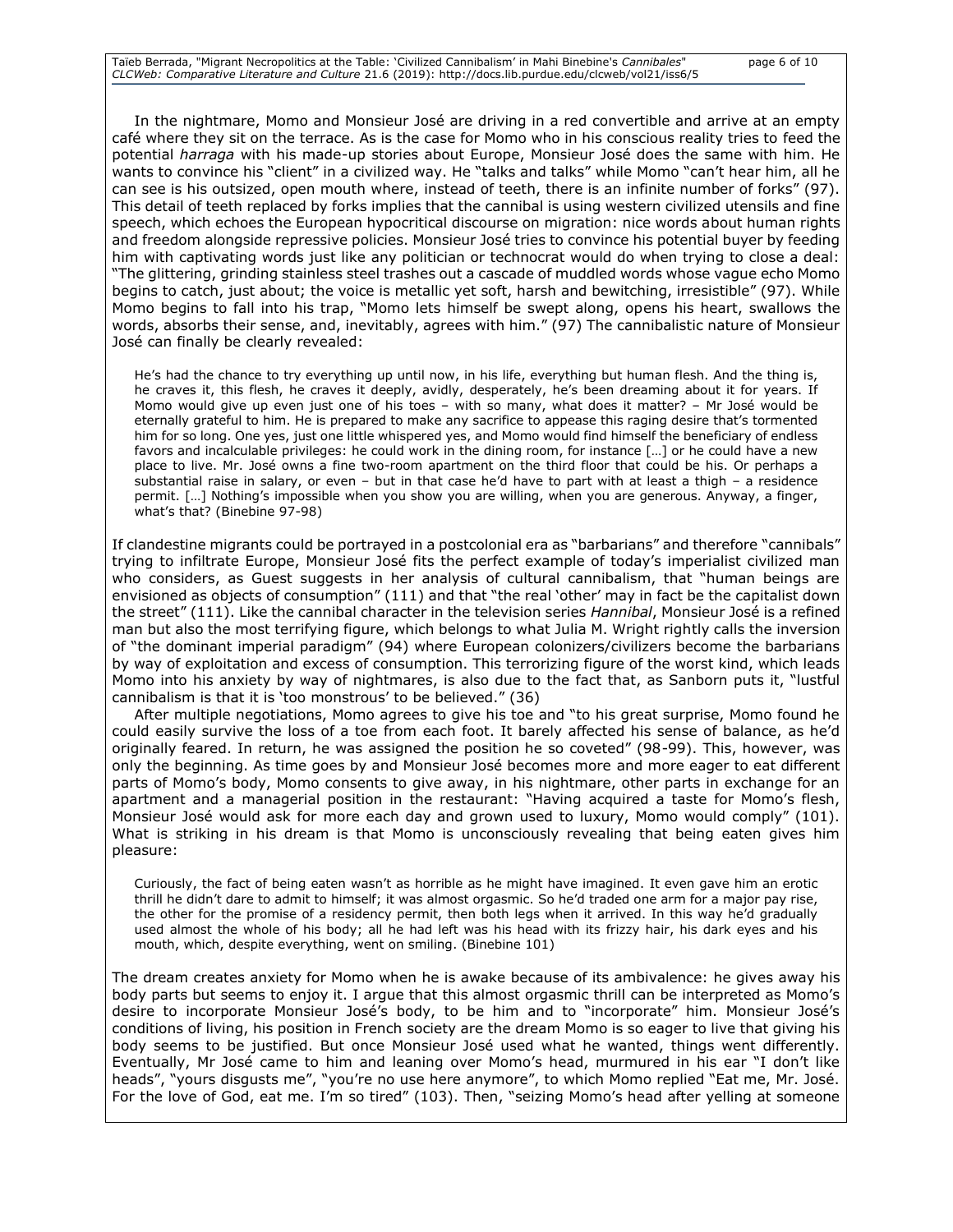through the window "dirty nigger!, dirty Arab!, dirty anything foreign that came into his head. Seizing Momo's head by the hair, he flung it out with all his strength" (103).

Mahi Binebine revisits the scene of the encounter between the cannibal and the civilized while redefining it in a postcolonial context of illegal immigration towards Europe. Hence the supposedly civilized European Monsieur José becomes the *exocannibal* (consumption of outsiders) who eats the body of the illegal immigrant not furiously or savagely but in a civilized and capitalist manner, convincing him just like any good seller or marketer would do, around a table, using forks and knives. Momo's cannibalized body becomes a simple commodity that can be exchanged for material and social wellbeing. This seems to be the cost that *harraga* have to pay to incorporate a new society but also a new world economy in which their bodies are the only currency that they can exchange. For Binebine, it is a way not only to reveal their exploitation but also, as Guest suggests, to give voice to *harraga*: "the discourse of cannibalism persistently gives voices to the diverse marginal groups it is supposed to silence and questions the dominant ideologies it is evoked to support" (2). The fascination for Europe seems to take roots unconsciously in a historical fragment representing an encounter between Europeans and indigenous people: a shining fragment that, should you get too close, attracts and burns at the same time. As Gramsci suggested it in his famous *Prison Notebooks*, "the history of subaltern social groups is necessarily fragmented and episodic" (54). What Binebine's text exposes is a diachronic aspect of the migrant stories but also a synchronicity of the fragmentation of modern borders in a globalized context enhanced by new technologies where almost everything can be dealt with from a distance and at the same time. The history and fictional stories of migrants become representational fragments of an old past that are still at work but have the potential to question dominant ideologies through fiction. Momo's dream of Europe is a nightmare and reveals instances of postcolonial anxiety that are linked to practices of postcolonial exploitation and modern slavery. Momo's story is a world in which the undocumented migrant has become a consumable being but also, in the end, as Ogilvie puts it "a disposable being" that can be thrown in the garbage in today's economic world order. This is in the scope of what Achille Mbembe famously called "necropolitics". In his essay, Mbembe argues that slavery "could be considered one of the first instances of biopolitical experimentation" and that "in many respects, the very structure of the plantation system and its aftermath manifests the emblematic and paradoxical figure of the state of exception" (21). I will argue that illegal migration in the context of the Mediterranean not only represents a state of exception, or more precisely using Sidi Mohammed Barkat's notion of "bodies of exception"<sup>10</sup> which he uses to refer to the status of Algerians during colonization, but also the very condition of modern slavery. In his essay, Mbembe addresses the condition of slavery as the result of a triple loss:

Loss of a "home," loss of rights over his or her body, and loss of political status. This triple loss is identical with absolute domination, natal alienation, and social death (expulsion from humanity altogether). To be sure, as a political-juridical structure, the plantation is a space where the slave belongs to a master. It is not a community if only because by definition, a community implies the exercise of the power of speech and thought. (Mbembe 21)

This passage offers us a perfect analogy to the condition of undocumented migrants who also lose their home, their bodies and who are, of course, denied any political representation. They are also expulsed from humanity by being treated "biopolitically" and "necropolitically" as disposable bodies. In a global world of intensified movement, the right to circulation of the so-called *harraga* belongs to others. It belongs to technologically advanced masters who control their whereabouts and therefore control their bodies and their minds. Furthermore, slaves do not necessarily have to be confined to one space or camp or territory to be subjected to Mbembe's "triple loss." The so-called globalized world has generated new ways of creating "mobile slaves": this is a mobility controlled by others which enslaves undocumented migrants. They are nothing more than numbers in anonymous crowds. If undocumented migrants still manage to circulate within the confines of border networks, they end up in camps, forests, $11$  in the desert or even in European capitals where they can be subjected to a slavery-like exploitation, with no rights or political representation. This is modern-day migrant slavery. As long as they have a "luxury" passport, migrants of the world can circulate freely while others with "bad" citizenships will be subjected to a circulation confined to a vast transnational network of borders. Etienne Balibar who worked extensively on the subject of borders,  $12$  emphasized the "gigantic inequality with

<sup>11</sup> One of the most notorious ones, Gourougou is located near Melilla in Morocco. Melilla and Ceuta are the two remaining Spanish enclaves in Morocco.

<sup>10</sup> See Barkat, Sidi Mohammed, *Le corps d'exception*. Paris: Editions Amsterdam, 2005.

<sup>&</sup>lt;sup>12</sup> See *Droit de cité. Culture et politique en démocratie* (Rights of citizenship. Culture and politics in democracy), La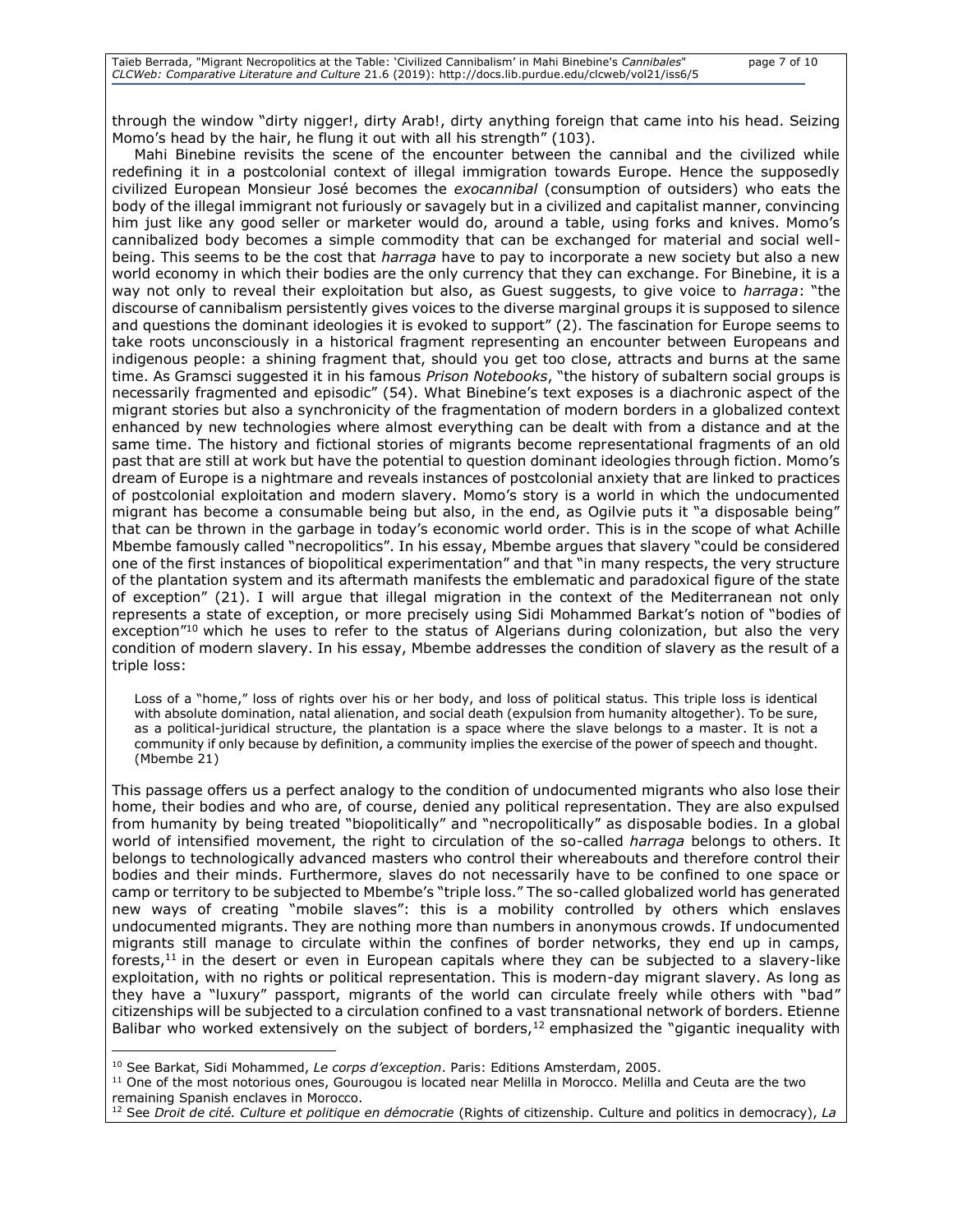regard to the right of circulation and the mobility of persons" (218). The more transnational circulation whether in terms of humans or capital intensifies, the more a transnational political and economic space controlled by the powerful (States and transnational agencies) becomes a space of inequality. The use of modern technologies in border control serves the purpose of population-selection. Balibar notes that «it would seem that in the globalized world where migrations have become both massive and permanent no more room exists for the normal figure of the stranger as simple foreigner, distinguished from commodity and an enemy" (218). Mahi Binebine managed to show us that the figure of the cannibal is ambivalent and creates anxieties when it comes to creating boundaries between the civilized and the savage. As Guest suggests, "the cannibal may be productively read as a symbol of the permeability, or instability of such boundaries (between 'civilized' us and 'savage' them")" (2). Binebine goes further by not only giving voice to the subaltern but also underlining the ongoing anxiety lived by so many. As is the case in many works on *harraga*, authors often use what I would call "*necroesthetics*" <sup>13</sup> to tell their stories as a counter-discourse which unravels the unconsciousness of necropolitics or a sort of a "psychic life" of biopower to use Judith Butler's findings on Foucault's work:

If we understand power "as forming the subject as well, as providing the very condition of its existence and the trajectory of its desire, then power is not simply what we oppose but also in a strong sense, what we depend on for our existence and what we harbor and preserve in the beings that we are […] "Subjection" signifies the process of becoming subordinated by power as well as the process of becoming a subject. (Butler 2)

Butler builds her reading from Hegel's approach to freedom in *Phenomenology of Spirit* where "the master, who at first appears to be "external" to the slave, reemerges as the slave's own conscience" (3). Here subject-formation could be interpreted as being a metaphor of incorporation to total unity and at the source of a cannibalization of the subject in subordination. The illegal migrant is subordinated to the master at first and thus become convinced in his conscience that his body only signifies "food", a commodity begging to be eaten: "Eat me, Monsieur José. For the love of God, eat me. I am so tired!" (103). Momo seems to have lost any free will as his mind has been cannibalized to serve his body as food to his master. Since his master's conscience is in him, he can be sensitized to and even find pleasure in being eaten. After all, anything can be exchanged in a free market world. If this is the clear depiction of the world today, what's next? Monsieur José as the civilized cannibal eats Momo's body and becomes him through incorporation for power and total unity.

In his book, *La société autophage: capitalisme, démesure et autodestruction* (The Autophagous Society: Capitalism, Excess and Self-Destruction<sup>14</sup>), Anselm Jappe convincingly establishes a close link between narcissism and globalized capitalism. He argues that for some time capitalist society has been taking a suicidal turn that nobody wants but that everybody contributes to. He claims that, "in a society dominated by mercantile fetishism, there cannot be a true human subject: it is the value and its different metamorphoses (merchandise, money) that constitute the real subject of capitalist societies." (24). Here, Kilgour's metaphor of incorporation of others for complete unity and power can also be interpreted as a narcissistic move from the capitalist subject who can only see the world as a projection of himself. Jappe argues that the capitalist narcissistic subject "has never accepted on a deep level any separation between himself and the world. […] He has a similar relation to his objects: he is not interested in them because of their difference from him. He does not want to know them but only to use them, to manipulate them and dominate them" (121-122). The flow of new technologies denies the multiplicity of the world, reducing it to an anonymous crowd that serves the purpose of being available to the capitalist subject and bringing him a sense of power. Therefore, the perfect capitalist subject regresses and behaves like a child, who wants it all in a limitless world where experiences lived by others are virtualized and where subalterns, when non-profitable, become, to use Arendt's expression, "superfluous beings." This is how the civilized society becomes barbarous. And this is also what Jappe identifies as the main issue with capitalism: only participation in the free market gives the right to be a subject. "Capital is in no need of humanity and ends up eating itself. This situation constitutes a favorable ground for emancipation but also for barbarity. Instead of a North-South dichotomy, the world today is faced

*crainte des masses* (Fear of masses) but also « Toward a Diasporic Citizen? From Internationalism to Cosmopolitics », Françoise Lionnet et Shu-mei Shih (dir.), *The Creolization of Theory*. Duke UP, 2014.

<sup>13</sup> See for example Amine Youssef Elalamy's *Clandestins* (The clandestines). The author describes in his novel, bodies of dead *harraga* on a beach in such detail and from such a photographic perspective using *ekphrasis* that they become esthetic forms that escape the official discourse found in newspapers. On the analysis of Elalamy's novel see Taïeb Berrada. *La figure de l'intrus* (The figure of the intruder).

<sup>&</sup>lt;sup>14</sup> All translations of Anselm Jappe are mine.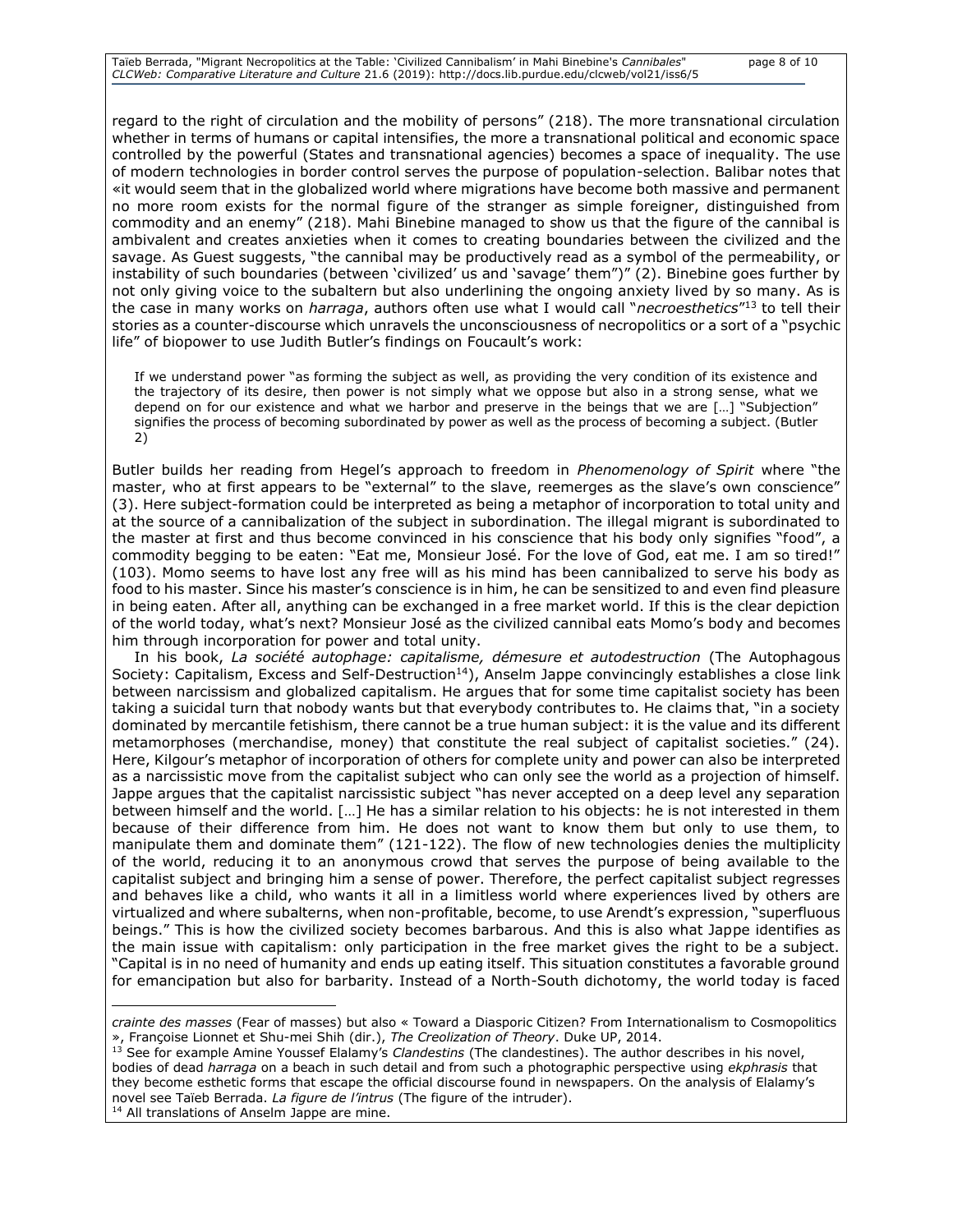with a global apartheid, with borders surrounding islands of wealth in every country and in every town" (234). This depressing assumption about this globalized barbarity leads us also to consider what Julia Kristeva identified in *Black Sun: Depression and Melancholia* as "melancholy cannibalism". She establishes a close link between the cannibal and the depressed, cannibalism and melancholia, which itself holds the structure of a narcissistic self and fetishizing of projected object. She argues that:

Melancholy cannibalism, […] appears in many dreams and fantasies of depressed persons, accounts for this passion for holding within the mouth […] the intolerable other that I crave to destroy so as to better possess it alive. Better fragmented, torn, cut up, swallowed, digested… than lost. The melancholy cannibalistic imagination is a repudiation of the loss's reality and of death as well. It manifests the anguish of losing the other through the survival of self, surely a deserted self but not separated from what still and ever nourishes it and becomes transformed into the self – which also resuscitates – through such devouring. (Kristeva 12)

If Monsieur José represents the capitalist narcissistic depressed subject, after eating Momo's and other migrants' flesh, will he find nothing else to eat but himself? But can he ever satisfy himself by cannibalizing, incorporating the bodies that nourish him? Monsieur José exemplifies the narcissistic depressed person who has been deprived of eating human flesh. He was depressed before his negotiations with Momo: "he craves it, this flesh, he craves it deeply, avidly, desperately, he's been dreaming about it for years." (92) As Kristeva argues "Ever since that archaic attachment the depressed person has the impression of having been deprived of unnamable, supreme good, of something unrepresentable, that perhaps only devouring might represent, or an invocation might point out, but no word could signify (13). This brings us back to the realm of the unrepresentable and the intolerable images of cannibalism.

Binebine's fragmented new vision of an encounter between civilized and cannibals is not only turned upside down where the civilized is the *exocannibal* and the so called *harrag* is the one being eaten, but it also sets the limits of a dichotomy. It implies an epistemological shift of this Western binary opposition, which establishes a local knowledge but projects it to the world as universal. Binebine manages to decolonize this Western epistemology by complicating it but also by suggesting the self-eating implications of a limitless capitalist free market as well as a particular articulation of the subject relation by way of eating or being eaten, thus, blurring any defining line between civilized and cannibals. But we are also left with a great deal of pessimism as to finding any alternatives to a narcissistic capitalism which consumes everyone but the powerful and where any maneuvering outside of the market system seems to be for the most part hopeless. Thus, we are somehow back to the age of the primary law, the law of the jungle where the strongest is the fittest to survive, after centuries of "western civilization". With *Cannibales*, we are left with the sense that, in the absence of alternatives, being eaten by capitalism seems to be inevitable and even suggests in an intolerable way that the process could become pleasurable.

#### **Works cited**

- Balibar, Etienne. *La crainte des masses: politique et philosophie avant et après Marx* (The fear of masses: politics and philosophy before and after Marx). Galilée, 1997.
- ---. "Toward a Diasporic Citizen? From Internationalism to Cosmopolitics." *The Creolization of Theory*, edited by Françoise Lionnet and Shu-Mei Shih, Duke UP, 2014, pp. 207-225.

Barkat, Sidi Mohammed. *Le corps d'exception* (The body of exception). Editions Amsterdam, 2005.

- Bigo, Didier. "Globalized (In)Security: The Field and the Ban-Opticon." *Terror, Insecurity and Liberty: Illiberal Practices of Liberal Regimes After 9/11*, edited by D. Bigo and A. Tsoukala, Routledge, pp. 10 - 48.
- Binebine, Mahi. Cannibales (Cannibals). Fayard, 1999.
- ---. Welcome to Paradise. Translated by Lulu Norman, Tin House Books, 2012.

Butler, Judith. *The Psychic Life of Power: Theories in Subjection*. Stanford UP, 1997.

Foucault, Michel*."Society Must Be Defended": Lectures at the Collège de France, 1975–76*. Picador, 2003.

[Deleuze, Gilles](https://en.wikipedia.org/wiki/Gilles_Deleuze) and [Félix Guattari.](https://en.wikipedia.org/wiki/F%C3%A9lix_Guattari) *Anti-Œdipus*: *Capitalism and Schizophrenia*. Translated by Robert Hurley, Mark Seem and Helen R. Lane, Continuum, 2004.

Garrigues, Pierre. *Poétiques du fragment* (Poetics of the fragment). Klincksieck, 1995.

Guest, Kristen, editor. *Eating Their Words: Cannibalism and the Boundaries of Cultural Identity*. SUNY Press, 2001. Gramsci, Antonio. *Selections from the Prison Notebooks*. International Publishers, 1971.

Hulme, Peter. *Colonial Encounters: Europe and the Native Caribbean 1492-1797*. Methuen, 1986.

Jappe, Anselm. *La société autophage: capitalisme, démesure et autodestruction* (The Autophagous Society: Capitalism, Excess and Self-Destruction). Éditions La Découverte, 2017.

Kristeva, Julia. *Black Sun: Depression and Melancholia.* Translated by Leon S. Roudiez, Columbia UP, 1989. Kilgour, Maggie. *From Communion to Cannibalism: An Anatomy of Metaphors of Incorporation*. Princeton UP, 1990. Mbembe, Achille. "Necropolitics." *Public Culture*, vol. 15, no. 1, January 2003, pp. 11–40.